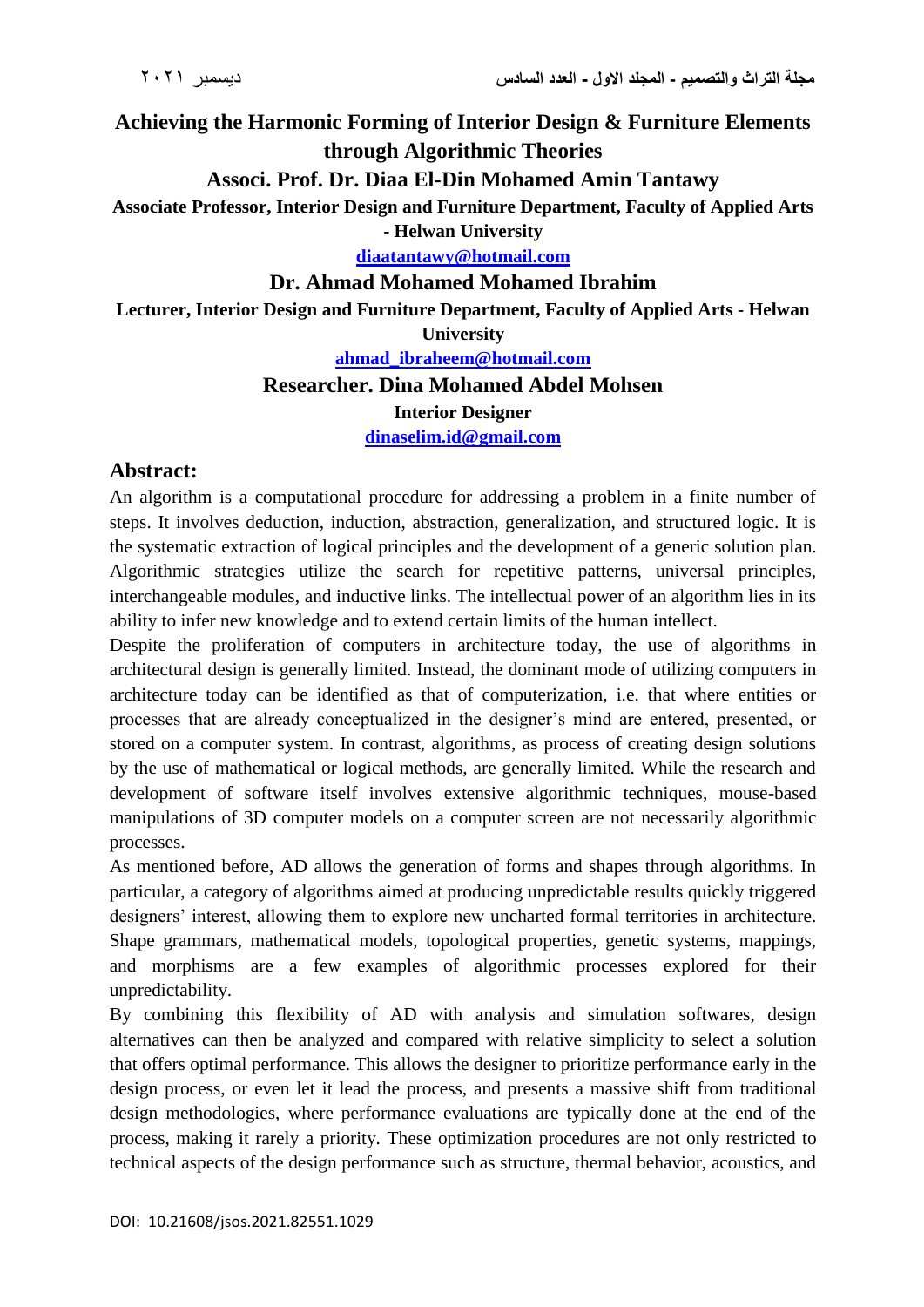aerodynamics; they can also include other aspects such as material usage, spatial distribution, among others.

Finally, AD also enables the automation of repetitive, time-consuming tasks that had to be manually executed before, such as repetitive modelling or fabrication processes. This relieves architects from tedious and error prone work, allowing them to save a lot of time and effort during the design process.

## **Keywords:**

Algorithms - Algorithmic architecture - Algorithmic design AD - Generative design - Digital fabrication.

## **Introduction:**

Mathematics has always played an important role in the process of creating form in art, architecture and interior design over time. The construction was initially based on traditional mathematics and Euclidean geometry for several centuries. As a result of the inability to solve complex mathematical calculations to create new forms, this reliance on traditional (classical) mathematics continued until the beginning of the twentieth century. At the end of the twentieth century, traditional mathematics (classical) and Euclidean geometry were no longer a sufficient basis for architectural and interior design, or for the process of creating shapes, as a result of the requirement of increasing complexity in the plastic process. As a result, accreditation was directed to other branches of mathematics to solve this dilemma, which has become a priority that must be achieved in this world that requires renewal in the sources of inspiration and the forms emanating from them to suit the spirit of the age. In particular, the development of calculus in the 18th century provided mathematicians with tools to aid the development of advanced branches of mathematics. These tools have combined with the information technology revolution to provide CAD for architectural design. And then the advantages of CAD provided us with new engineering possibilities that make their way away from the well-known Euclidean geometry and help in the process of creating new configurations. And this reciprocal relationship between the development of mathematics and information technology has continued, until these new mathematical tools have made different other activities instead of creating different solutions to mathematical equations, which is the creation of innovative formations. This approach is now known as Generative Design. Many generative design models have introduced new tools known as Shape Grammars, Parametric Variations, and Algorithmic Generation. Recently, other tools have been presented to search for new shapes and formations in the world of Chaos and random equations, such as Fractals Geometry and Evolutionary Tools based on the process of genetic engineering such as Genetic Algorithms and Cellular Automata. These tools have changed the perceptual, theoretical and mathematical nature of architectural form. It transformed the Euclidean Platonic geometry into a new type of geometry that could never be predicted. And algorithmic theories have a great impact on modern engineering because of their definitions and classifications of different transformations, especially distortions or changes in shape. This not only provided inspiration for new conceptual architectural models, but when combined with computer technology, it can help create Deformed and Distorted Designs.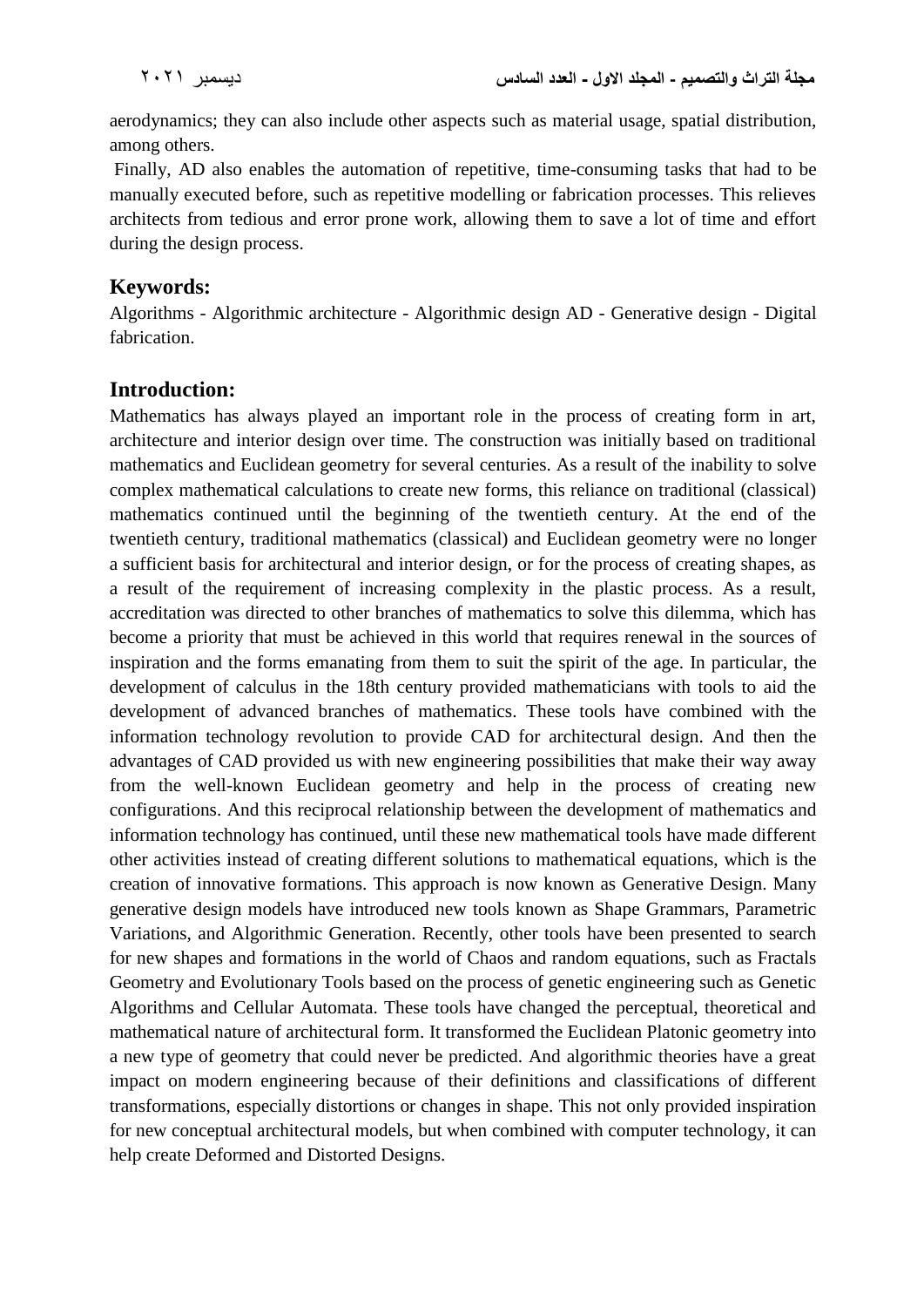### **Research problem:**

1- The scarcity of using algorithmic theories as a source of inspiration in contemporary design.

2- The lack of interior design elements in the modern era of plastic harmony between its singularity.

### **Research goal:**

1- Extrapolation of the philosophy of inspiration through algorithmic theories.

2- The call to look beyond things, not only by looking at what we see, but with the system that created that thing.

3- Linking between algorithmic theories and shape generation mechanisms in an image that serves interior design and furniture.

4- Achieving harmony, coherence and unity among the vocabulary of the interior space through algorithmic theories

#### **Research Hypothesis:**

Testing the hypothesis of the relationship between algorithmic and harmonic plastic theories as a relationship that results in new plastic formations.

#### **Research Methodology:**

Descriptive analytical method.

**search tools:**

1- The questionnaire.

- 2- Note.
- 3- The test.

## **Results:**

1- Algorithmic theories in design are illustrative guiding theories that depend on changing the methodology of the design process and changing its tools to reach unique design solutions bearing new intellectual features and characteristics.

2- Design with the help of theories and algorithms opens new horizons for design thought, which no longer depends on the subjectivity of the designer in the rules of formation, but depends on mathematical equations and scientific analysis that includes design based on analysis and performance evaluation and design according to design information.

3- Both architectural design and interior design have become fused in the crucible of algorithmic design, so it is not possible to separate the vision and influence of each on the other, which requires a holistic view of the design process based on the organic relationship and the relationship of influence and vulnerability between all elements.

4- Algorithmic theories allow designers to visualize and explore a wide range of different design possibilities. Since the generated design is parametric - that is, it exploits associative geometry to describe the relationships between things, and thus create associative relationships between them - changes made to the algorithms that generate the design or its variables are propagated so that the designer doesn't have to do updating all aspects of the design manually.

5- AD algorithmic design also allows for the completion of repetitive, time-consuming tasks that previously had to be performed manually, such as repetitive modeling or manufacturing processes.